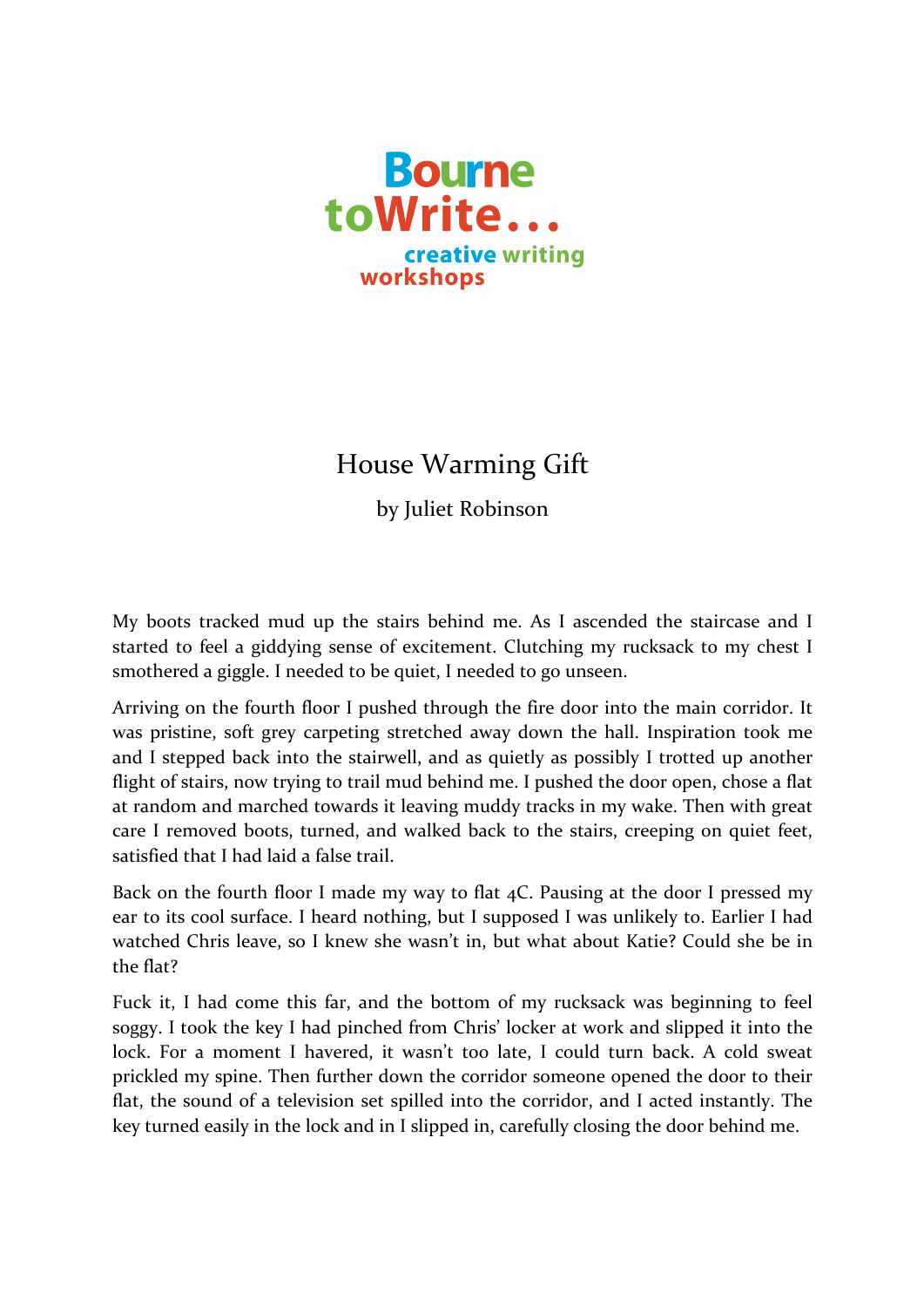

Immediately I knew the plan wasn't going to work. The flat was empty, utterly empty. No curtains, no furniture, not even an unpacked moving box. Just a wide, bare space filled with light that flooded in from the high windows. They nearly covered the entirety of one wall, this was nothing like our old dingy tenement flat on the other side of town

Jealously twisted my gut. Not only had Chris found someone else, but she had also moved on and up to this. This pristine, fourth floor palace. I strode into the centre of the room, not really worrying that their neighbours may happen to see me if they glanced out of their window. I assumed they would just believe me to be a removal man or a tradesman, I was certainly dressed as such having come straight from work.

I was utterly stunned by the palatial scale of this place. The opulent nature of its crisp, newness. Bet they wouldn't have rats visiting them in the winter here, bet their windows wouldn't steam up with condensation, bet they wouldn't have to wander around in layers of clothing and a crusty old fleece blanket. This was the sort of place that aspiring people lived in, people who went to gallery opening nights and rode one speed bikes.

Time was ticking. I hadn't a clue how long Chris was going to be away, and my plan had unravelled. The fish pieces that filled my bag needed to be stowed somewhere. But where?